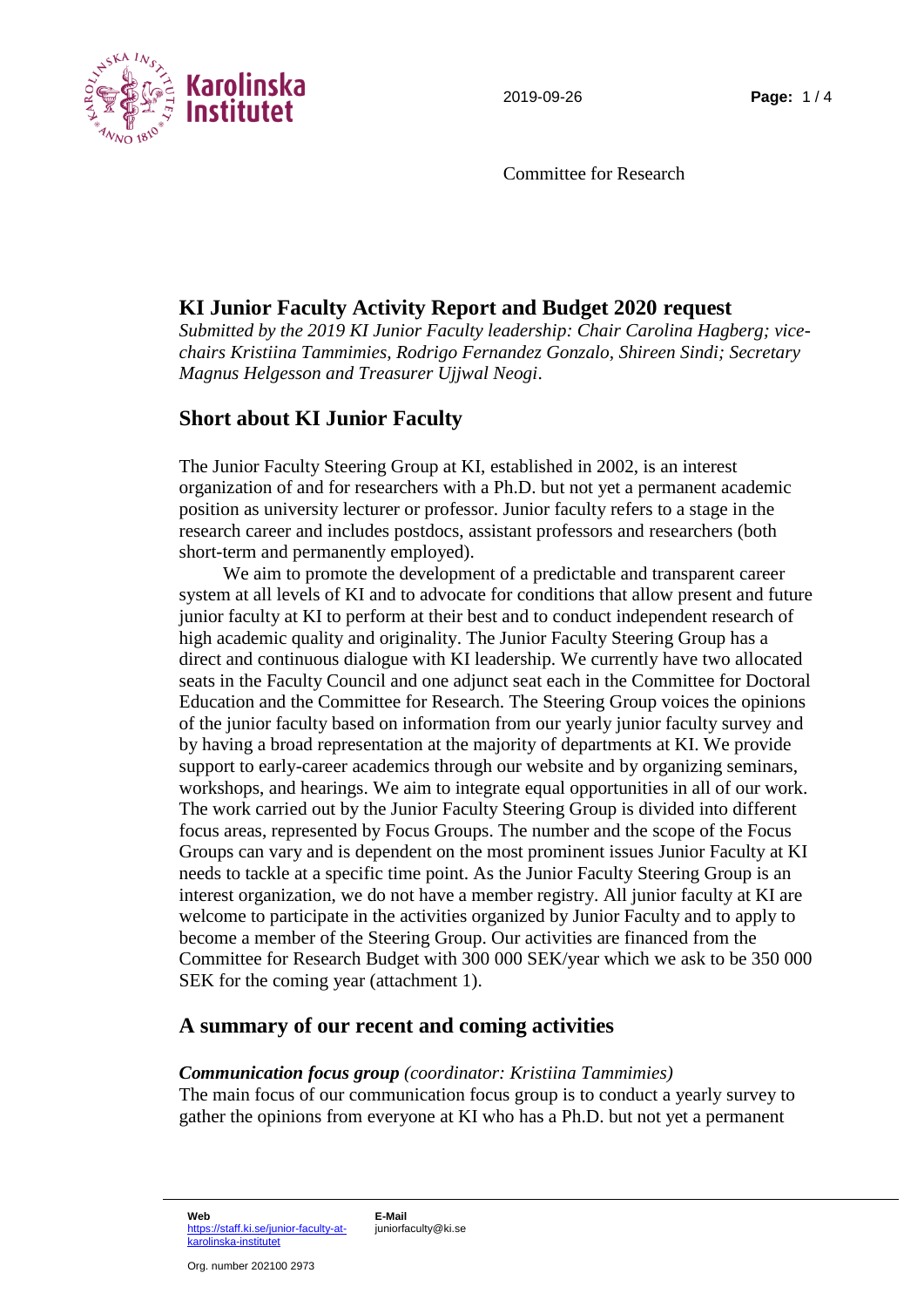position as a university lecturer or professor. Our survey contains approximately 65 questions covering three main focus areas of JF at KI: career systems at KI, funding situation, and equal opportunities. Each section had both closed and open-ended response options. We use the results to prioritize our core activities. The survey results were communicated to all head of the departments in 2018 by sending out the survey report together with a letter to highlight the findings. The latest Survey report covering answers from 2017 and 2018 will be sent to the committee after activity report has been presented.

For the 2019 survey, we added questions regarding the new infrastructure at KI (send out after the meeting). Overall junior faculty at KI seems to be happy with the new buildings at KI but are concerned by the rental situation.

#### *Funding and Policy Focus Group (coordinator: Nick Tobin)*

The goal of the funding and policy focus group is to promote the development of diverse funding schemes that support researchers at early and middle career stages, provide better opportunities for junior faculty to explore new and breakthrough research ideas as an independent researcher and avoid the loss of high-potential junior faculty.

In the last years, the focus group has focused on the analysis of gender bias in the evaluation of Assistant Professor candidates for faculty-funded positions. The first analysis has been peer-reviewed and published in F1000 (Holst and Hägg, 2018, *Positive bias for European men in peer-reviewed applications for faculty position at Karolinska Institutet*). Follow-up analysis of this work has been on-going together with Equality focus group. Sara Hägg will come and present the newest findings to the Committee of Research in December 2019.

Additionally, the focus group has done a comprehensive gathering of age and gender distributions of research group leaders across KI Departments. Nick Tobin will come and present these findings for the Committee for Research in the November meeting. Currently, the focus group is analyzing the data from the Swedish Research Council focusing on potential age and gender disparities.

#### *Career Focus Group (coordinator: Karin Sundström)*

The Career Focus Group works towards KI having clear and predictable career paths at all career levels; that all recruitments of junior faculty at KI should be transparent and based on external review, and that junior faculty at KI, especially at the Biträdande Lektor/FoAss stage, get the appropriate funding, mentoring and support during this initial career stage to allow them to develop their independent line of research and focus on producing high-quality research throughout this career stage. To understand the needs of junior faculty we have in addition to the JF yearly survey also interviewed the researchers receiving a faculty-funded FoAs position between 2014-2017, asking what non-monetary support these they did get when starting their lab and what they were lacking. Based on the answers we have now started initiatives such as organizing an information seminar for this year's top applicants of the Career Ladder Biträdande Lektor positions during the interview stage, working together with central KI HR to host the event.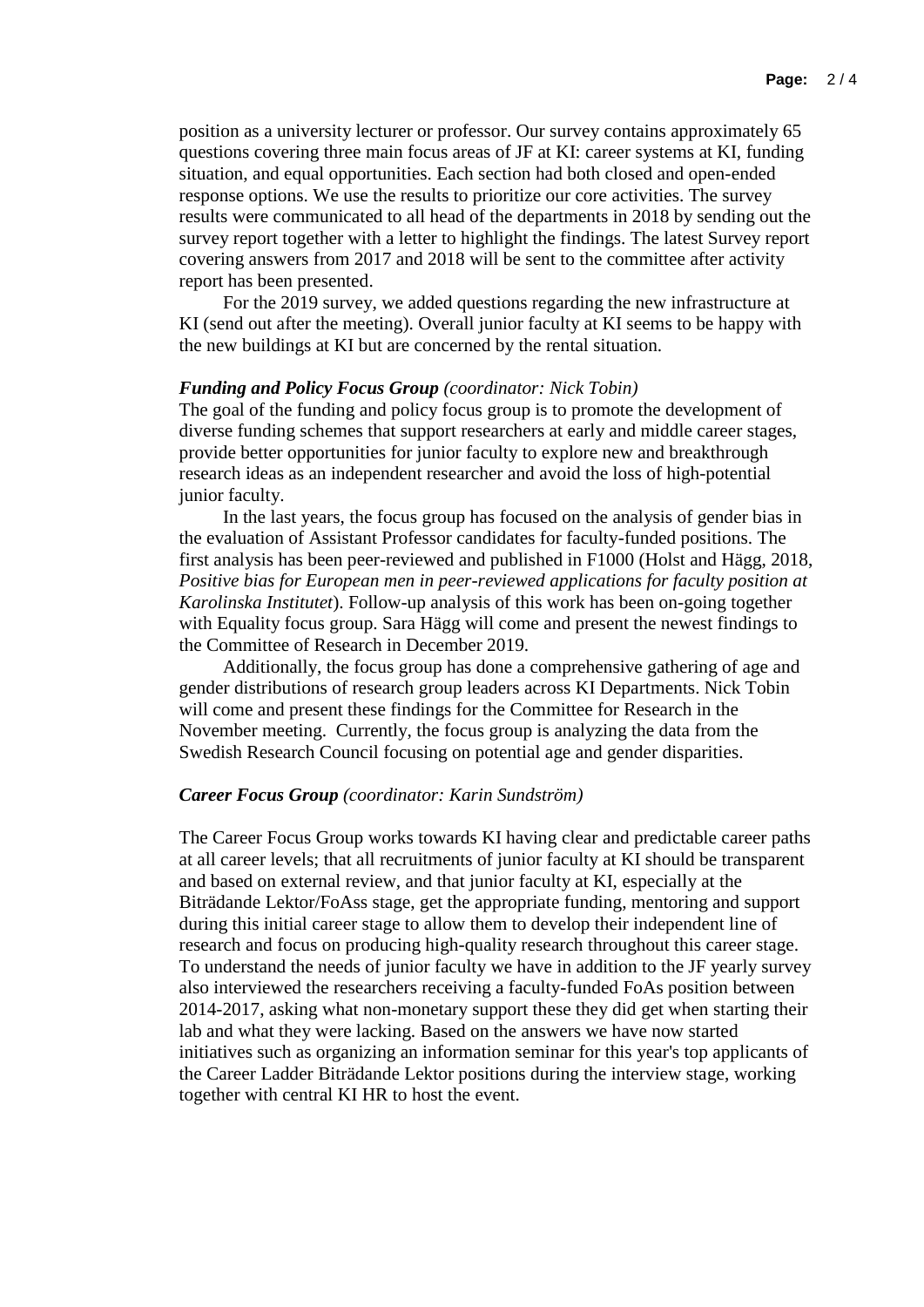To inform young researcher at KI about the Career Ladder the JF career focus group has organized a yearly hearing about the faculty-funded positions, providing a chance for everybody to ask their questions directly to the board of recruitment. We have also held workshops on how to start a research team, including sessions dealing with economy, hiring and leadership, during 2018-2019 and a half-day seminar on how research decisions were made at KI in 2017. During the past years, the focus group has mainly engaged in the discussion and spread of information concerning the reduced meriting time for Biträdande Lektors from 7 to 5 years. We have also offered feedback to the KI leadership on the proposed new Career structure at KI which we find a positive move towards the right direction.

#### *Equality Focus Group (coordinator: Shireen Sindi)*

The Equality focus group aims to improve and highlight unequal situations for junior faculty at KI. The focus group aims to achieve this goal by striving for greater transparency in academia, highlighting scientific role models from all avenues of science, pursuing a mentorship program for junior and established researchers, encouraging the employment of a qualified equality researcher, and educating and informing researchers and research leaders on discrimination, issues and solutions. Major work for the past half a year has been the establishment of the Junior Faculty Mentorship Program at KI, launched 25<sup>th</sup> of September with a total of 60 mentormentee pairs across KI departments. The mentor program will continue for one year with a mid-term and term evaluations which will be summarized in a rapport fall 2020.

Additional work from the equality focus group has been to participate in the analysis of KI recruitment procedures for biträdande lektor positions as reported from the policy and funding focus group.

#### *National Junior Faculty of Sweden*

National Junior Faculty (NJF) of Sweden (www.nationaljf.se) is an umbrella organization for local junior/future faculties at Swedish universities. The vision of NJF is to create the best possible academic environment that enables early-career academics to achieve their full potential. NJF's mission is to represent and support early-career academics by (I) recognizing the values and competencies of earlycareer academics, (ii) strengthening the professional development of early career academics, and (iii) advocating for policies that promote positive changes in the academic system. At the moment, there are ten member faculties at NJF; Linköping University, Lund University, Malmö University, Sahlgrenska Academy, Stockholm University, Swedish University of Agricultural Sciences, Umeå University, Uppsala University, Örebro University, and Karolinska Institutet.

As one of the biggest Junior Faculties in Sweden, KI Junior Faculty takes an active role in all the activities conducted by NJF. In addition, the NJF chair (Sara Hägg) has been a member of KI Junior Faculty for the last 18 months. Every year, NFJ launches the National Junior Faculty Survey, where we try to collect data from early-career researchers across Sweden to study the influence of work situation and well-being on perceived scientific environment. Part of our data